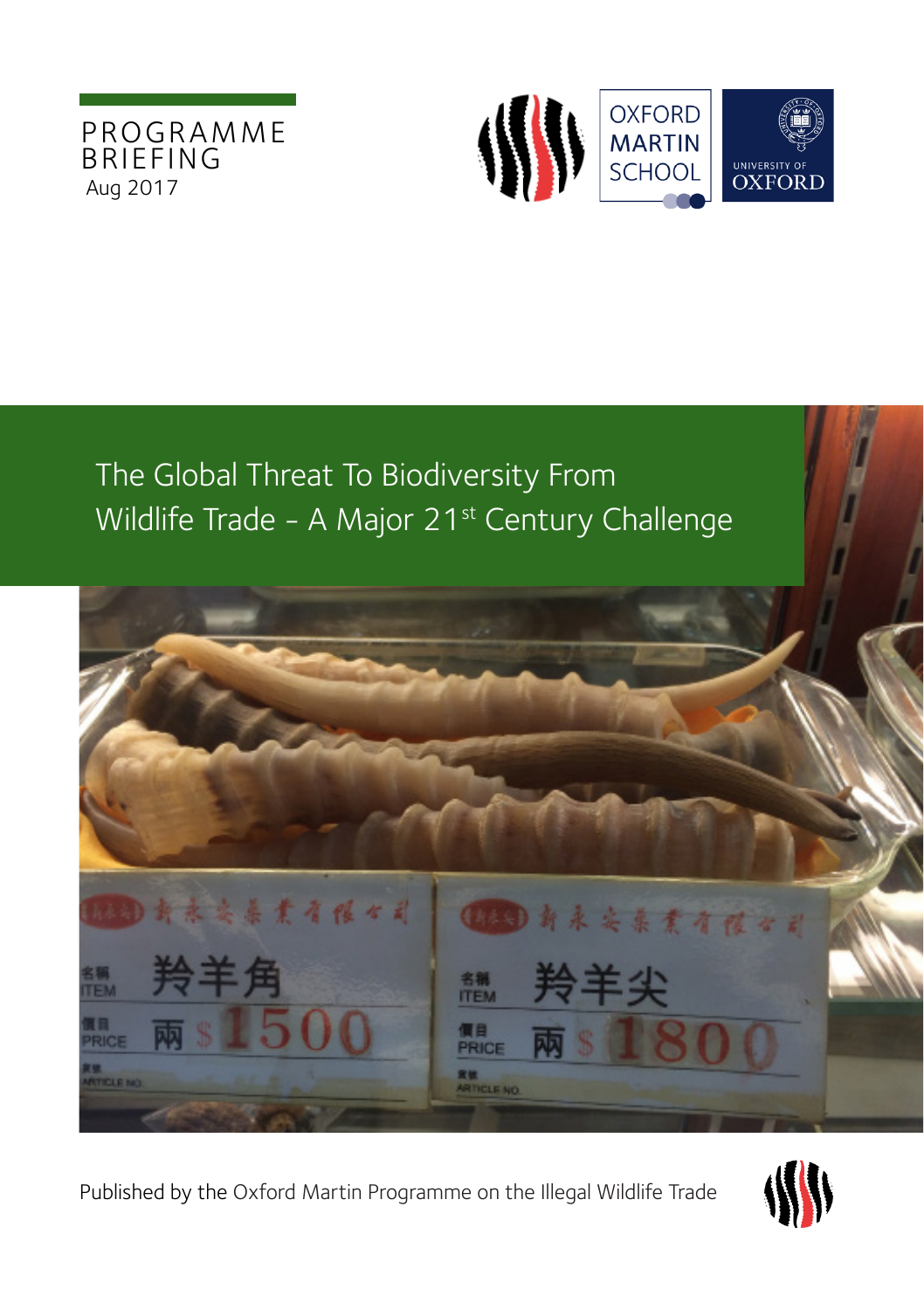# The Global Threat To Biodiversity From Wildlife Trade - A Major 21St Century Challenge

E.J. Milner-Gulland (Zoology) Joss Wright (Oxford Internet Institute)

The illegal and unsustainable wildlife trade is a major and growing threat to biodiversity, estimated to be worth [\\$8-10 billion](http://www.gfintegrity.org/report/briefing-paper-transnational-crime/) (excluding fish and timber), making it one of the highest valued illicit trade sectors in the world. This is recognised by many governments as a major **threat to biodiversity.** For example, [Tanzanian government statistics](https://newsroom.wcs.org/News-Releases/articleType/ArticleView/articleId/6780/WCS-Response-to-Tanzania-Elephant-Census-Results.aspx) show a 60% decline in elephant numbers between 2009 and 2014, attributed to poaching for ivory. The western black rhino was [officially declared extinct](http://www.iucnredlist.org/details/39319/0) due to poaching in 2011. China's pangolin population has declined by [an estimated 94%](http://www.iucnredlist.org/details/39319/0) since the 1960s due to trade for consumption, while international trade in its bile and paws has contributed to a [global decline of](http://www.iucnredlist.org/details/39319/0)  [49%](http://www.iucnredlist.org/details/39319/0) in Asiatic black bear populations. The UK government has taken a [global lead](https://www.gov.uk/government/publications/uk-commitment-to-action-on-illegal-wildlife-trade-iwt) in the international response to this threat, including hosting the 2014 London [Declaration](https://www.gov.uk/government/topical-events/illegal-wildlife-trade-2014) on wildlife trade, signed by 46 countries.

Our programme will address this huge societal challenge by making a **step change** in scientific understanding of how to tackle this threat, and by providing an international hub for interdisciplinary research into the illegal and unsustainable wildlife trade, which makes real-world impact in reducing this threat to the survival of wildlife species. This research will support efforts to change people's relationships with wildlife onto a new path; subverting the predictable continuation of wildlife decline as a consequence of human progress, towards a new and more sustainable future.

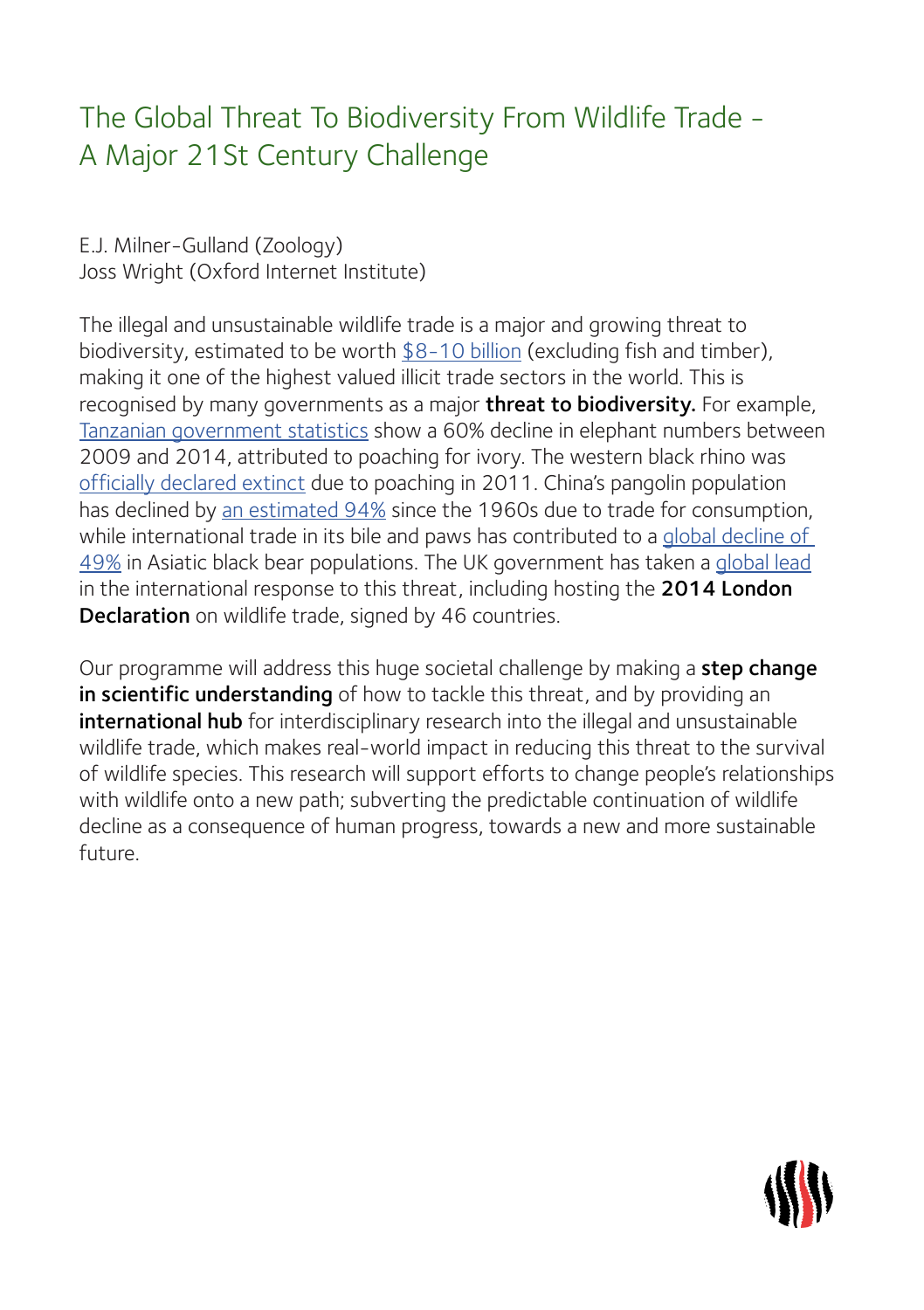# The Oxford Martin School's Programme on the Illegal Wildlife Trade

This new four year programme of research to tackle the demand for illegal and unsustainable wildlife products will tackle the overarching research question: *"How can consumer behaviour be changed, in order to reduce trade in illegal wildlife products?"*

## Our objectives are:

- To develop new frameworks, approaches and methods for understanding consumer preferences and motivations for using illegal wildlife products;
- To explore the dynamics of physical and online markets for selected illegal wildlife products, as scientific progress changes the landscape within which these markets operate;
- To test innovative interventions to change consumer behaviour for selected illegal wildlife products, and evaluate their impact on consumption of these products;
- To provide tools and guidance for those aiming to intervene effectively in illegal wildlife trade markets through changing consumer behaviour.

### *Work packages:*

### Work Package 1: understanding consumer and market characteristics:

for selected wildlife products; consumer motivations and behaviours, market magnitudes and dynamics, and interactions between product types (legal and illegal, substitutes and complements).

Work Package 2: influencing the system: developing, implementing and evaluating specific interventions aiming to change consumer behaviour, including both modelling and field testing of selected interventions.

Work Package 3: developing tools and quidance: translating our research into impact. We will develop generally applicable and user-friendly tools and guidance, in collaboration with, and for ongoing use by, conservation practitioners. These include tools for surveillance and tracking of online wildlife sales, guidance manuals for collection of information on wildlife consumption, and for implementing an evaluation framework for wildlife trade interventions.

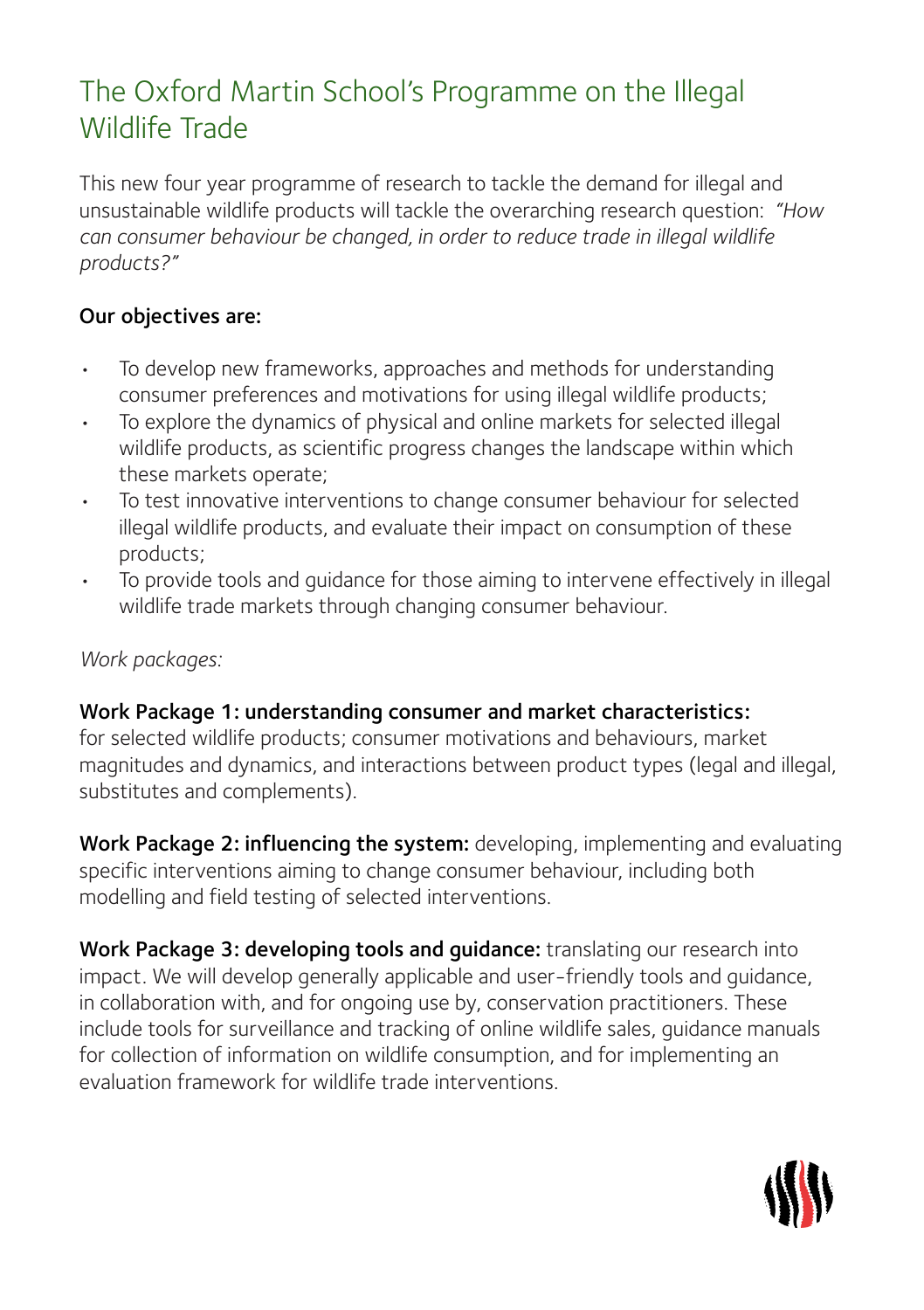*Frameworks:*

Framework 1: methods for characterising online trade in wildlife products, producing tools that can track changes in this trade as traders and consumers respond to technological advances and increased online enforcement. *Researchers: Dr Joss Wright, Dr Dave Roberts, Dr Julio-Hernandez-Castro Collaborating organisations: Saiga Conservation Alliance*

Framework 2: methods for intervening effectively. We use the Medical Research Council's revised framework for developing and evaluating complex public health interventions to guide approaches to intervention design, implementation and evaluation. *Researcher: TBA (Centre for Evidence-based Intervention)*

Framework 3: methods for gaining a predictive understanding, using scenario analysis and participatory modelling to better understand the responses of consumers and markets to potential interventions, and hence plan effectively for future actions.

*Researchers: Michael 't Sas Rolfes, Nafeesa Esmail*

*Collaborating organisations: South African National Biodiversity Institute (SANBI), University of the Witwatersrand*

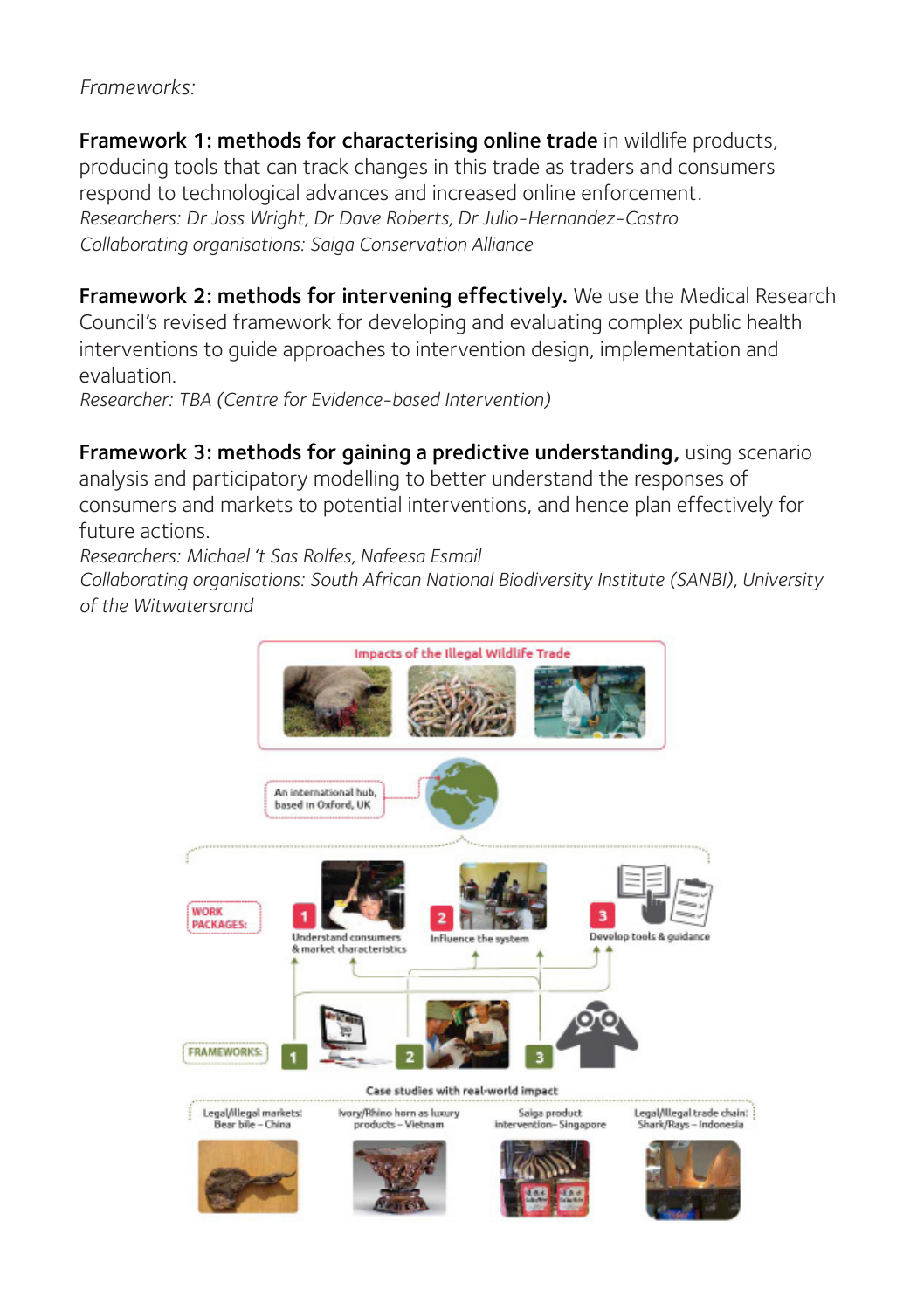*Seed case studies: used for guiding programmatic frameworks and components, however there is scope for other collaborative studies to be included across different taxa and regions:* 

## Case Study 1: Disentangling the interacting legal and illegal markets for

bear bile in China. This case study includes both an on-the-ground study of the consumers and market for bear bile within China and an exploration of the online trade in bear products. It uses of a range of methods to describe and understand the complex, interacting markets for illegal and legal wildlife products. It will address the following questions:

- What is the type and scale of the market for wild bile?
- What is the type and scale of the market for farmed bile?
- What are the interactions between these two markets?

The case study will involve a survey targeted at key demographic groups, direct observations and the collation and use of secondary information for context. It will provide evidence for a report to the World Conservation Congress in 2020, following on from a recommendation passed in 2012 requiring this research to be carried out.

### *Researcher: Dr Amy Hinsley*

*Collaborators: Dr Brendan Moyle, Dr Dave Garshelis, Prof Vincent Nijman, Dr David Roberts, Dr Julio Hernandez Castro*

*Collaborating organisations: IUCN Bear Specialist Group, State Forestry Administration, China*

## Case Study 2: Consumer relationships with ivory and rhino horn as luxury

products in Viet Nam. While in the past the main markets for rhino horn and ivory were thought to be in China, it is now widely traded in Viet Nam, with rhino horn having luxury status as a health tonic for wealthy businessmen, while both are sold as artefacts such as bangles and carved pieces. Despite substantial investment of time and resources into tackling the demand for wildlife products in Viet Nam, there is still a lack of evidence of the effectiveness of different approaches, and limited understanding of the demographics and motivations of consumers. The case study will fill this gap, answering the following questions, using methods from marketing research to understand particularly the role of wildlife products as luxury brands:

- What is the prevalence of consumption of rhino horn and ivory within an urban affluent demographic group, and through online sales?
- What relationships do people have with rhino horn and ivory, compared to other luxury products?
- What specific interventions are best suited to changing consumer behaviour?

*Researcher: Vian Sharif Collaborator: Dr Andreas Eisengerich*

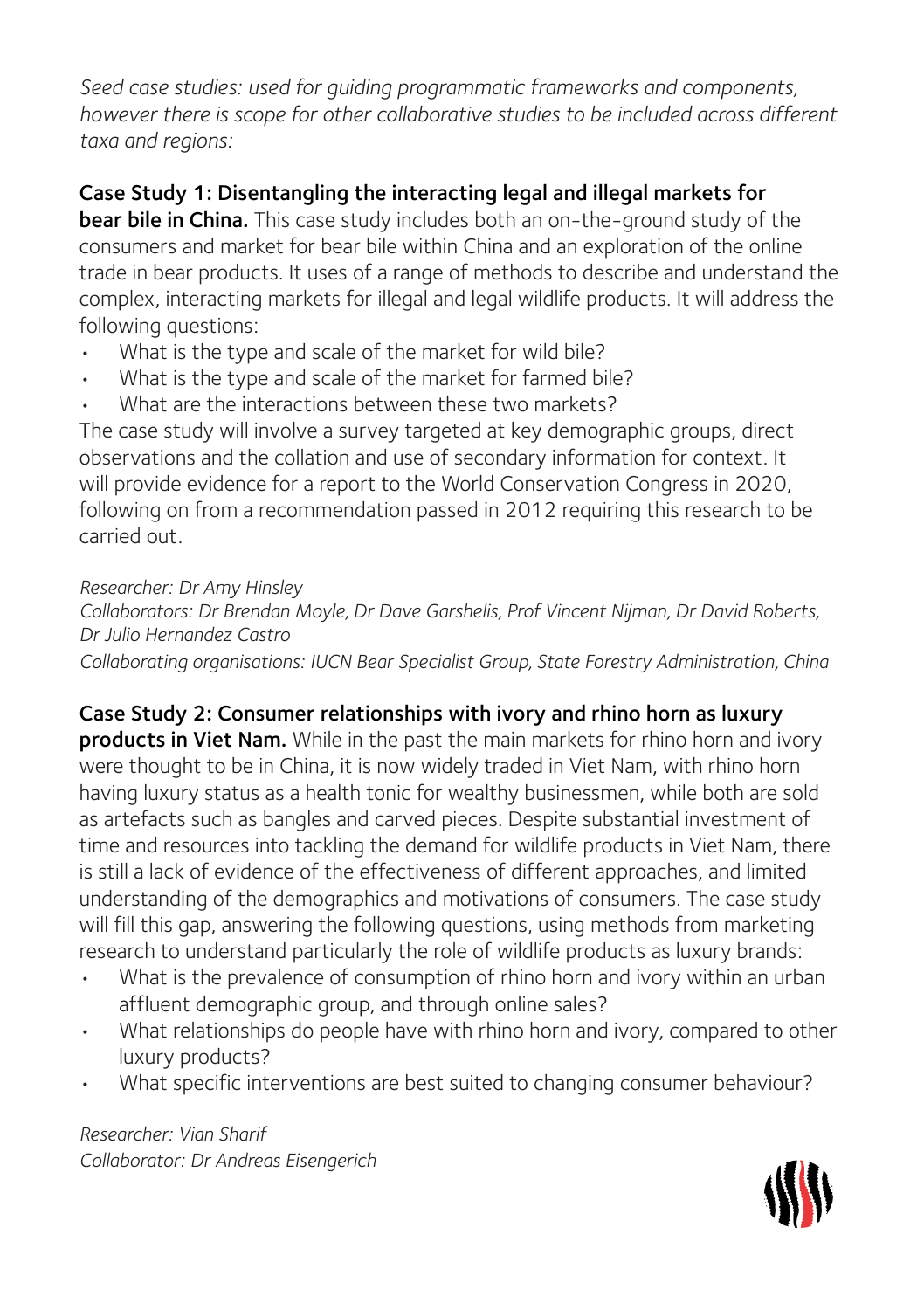Case Study 3: Influencing sales of saiga products in Singapore. The aim of this case study is to demonstrate the power of the Medical Research Council's intervention evaluation framework. The case study will enable us quantitatively to attribute impact to an intervention, by implementing an intervention based on a foundation of evidence, and then evaluating its impact. This gives the case study strong generalisability both within conservation and more broadly in the field of social policy. We will answer the following questions:

- How effective have wildlife demand reduction campaigns been in changing consumer behaviour?
- What is the profile and characteristics of saiga product consumers in Singapore, and how do they respond to different approaches to changing behaviour?
- Implementing an actual intervention, what measurable impact has this intervention had on consumer demand for saiga products?

### *Researcher: Hunter Doughty*

*Collaborators: Dr Roopali Raghaven, Dr Janice Lee, Dr Roman Carrasco Collaborating organisations: Wildlife Reserves Singapore, Nanyang Technological University, National University Singapore*

## Case Study 4: Understanding shark and ray trade chains in Indonesia.

Indonesia is the world's largest shark and ray fishery, but the nature and magnitude of the domestic and international trade chains are poorly understood. This case study involves understanding different stages of Indonesia's shark and ray trade chain, from exploitation to consumption, and including both legal and illegal trade, to inform conservation interventions and assess impacts. Current research questions include:

- What is the magnitude of illegal shark and ray trade in Indonesia, and how has illegal trade changed as a result of law enforcement?
- Who are they key consumers of shark and ray products, in Indonesia and internationally?
- What are consumer characteristics and motivations, and how can we design behaviour change interventions to encourage responsible consumption?

Intelligence and law enforcement data will be collected and collated, and data will be collated and used to estimate the total size of the illegal trade network and volumes of trade. Pertinent consumer groups will be identified and profiled, with data collected on their characteristics and motivations. Lessons learned from other demand influencing campaigns will be used to inform conservation strategy development.

*Collaborators: Dwi Adhiasto, Hollie Booth, Sofia Mardiah, Yunita Setyorini, Nuruliawati Yuwono Collaborating organisation: Wildlife Conservation Society Indonesia*